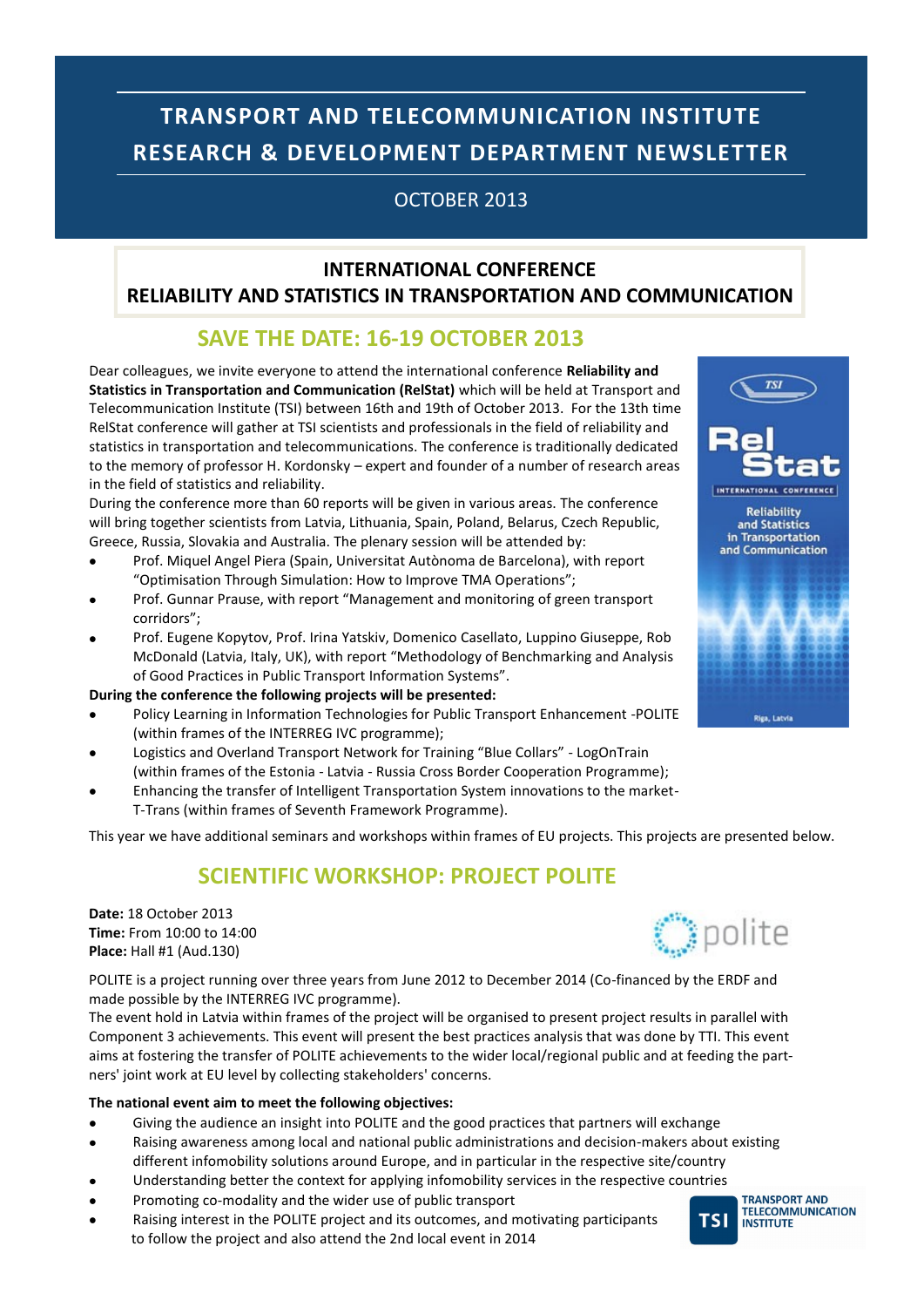## OCTOBER 2013

## **WORKSHOP: LOGONTRAIN: CWP GROUP MEETING**

**Date:** 17 October 2013 **Time:** From 14:00 to 18:30 **Place:** Hall #4 (Aud.220)

**LogOnTrain project** of the Estonia - Latvia - Russia Cross Border Cooperation Programme within European Neighbourhood and Partnership Instrument started in May 2013 and shall be completed in December 2014. Full name of the project is Logistics and Overland Transport Network for Training "Blue Collars". Workshop project LogOnTrain (ELRII-465) of Interest to Market in Latvia will take place in Transport and Telecommunication Institute on 17/10/2013. The goal of this meeting is discussion of the problems of primary and postgraduate training of category "Blue Collars" specialists to meet the requirements of internal and external markets of neighboring countries EU and Russia. The agenda of the meeting consists of number of presentations from academia Estonia, Latvia and Russia.

#### **Following topics will be proposed for discussions:**

- Development of module based professional education pathway joint curriculum and flexible study process (competency based pathway).
- Development of module based IT solution for multimodal practical tasks.
- Modern IT-technology in vocational education.

#### **Panel Discussion:**

- Veiko Ardel (Estonia), **Development of module based professional education pathway - joint curriculum and flexible study process (competency based pathway.**
- Evgeniy Korovyakovskiy, Mikhail Pimonenko (Russia), **Development of module based IT solution for multimodal practical tasks.**
- Alexander Medvedev, Vitaly Vasilevsky (Latvia), **Modern IT-technology in vocational education.**
- **Steering Committee and General partnership meeting**

## **TUTOR LECTURE: EUROPEAN TEN INFRASTRUCTURAL NETWORK AND INTERNATIONAL LOGISTIC CHALLENGES**

#### **Prof. Massimo Merlino (Italy, University of Bergamo)**

**Date:** 18 October 2013 **Time:** From 09:00 to 10:00 **Place:** Hall #1 (Aud.130)

The infrastructural network designed for Europe (TEN projects) recently reviewed remains very old as basic concepts and scenarios. International logistic principles and investments change very rapidly, creating new transportation and infrastructural scenarios. In the globalisation framework ships and planes are the keys, but also railways have new spring like in the first globalisation at the end of the 19th century. Designing transportation networks has been always a preliminary strategic choice to the development of large economic and political empires, so has been for Roman, Persian and Chinese. TEN projects are prepared after European marketing area has been designed. They are looking mainly inside EU territories, not to the connections with other economical areas, now drivers of globalisation like BRICS, very active in infrastructural projects for supporting their development processes. Presentation will focus on these problems and on these new scenarios highly impacting EU future.

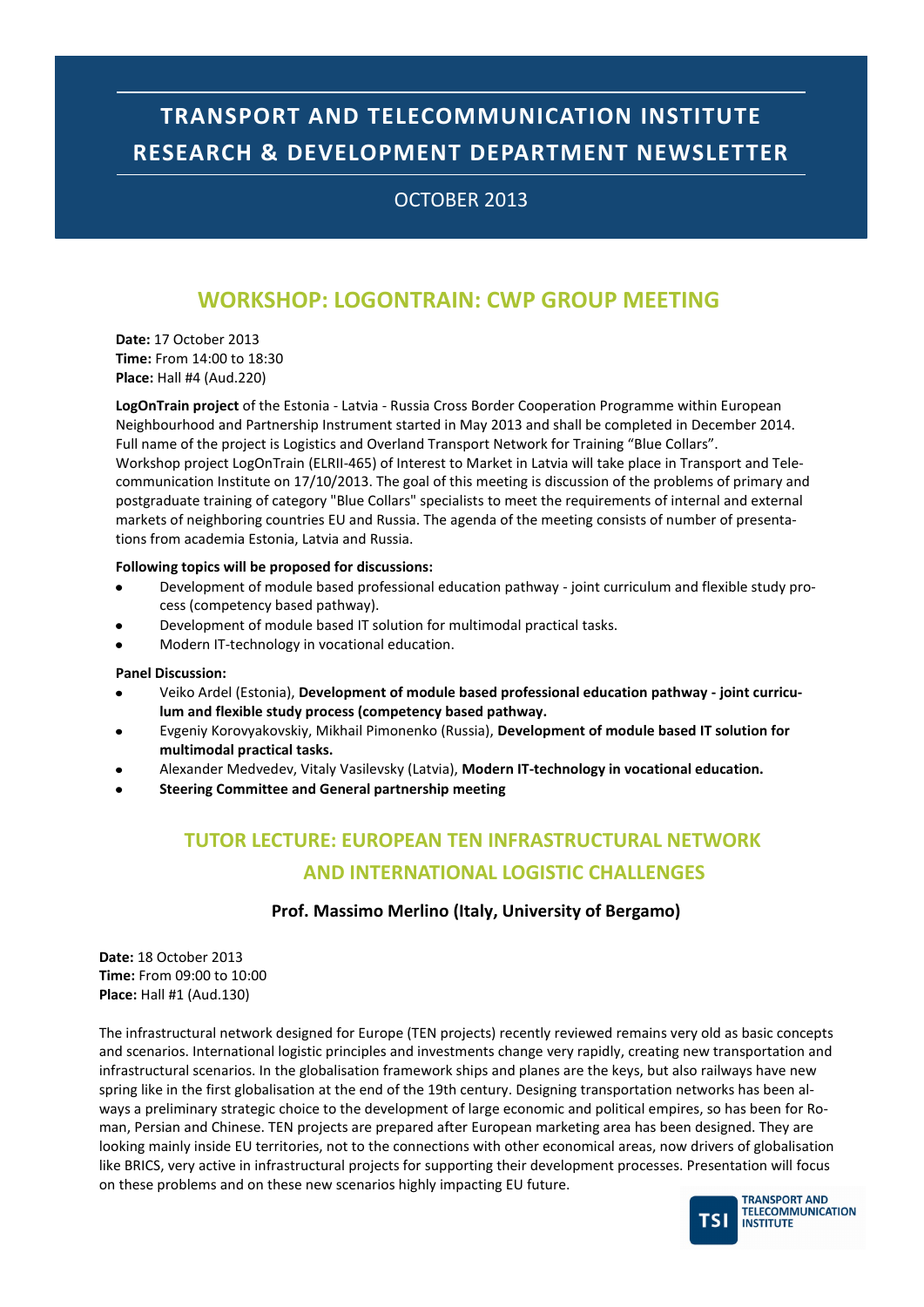### OCTOBER 2013

## **WORKSHOP: T-TRANS PROJECT**

## **1st Workshop of G-local Community of Interest to Market in Latvia**

**Date:** 16 October 2013 **Time:** From 13:30 to 20:00 **Place:** Hall #1 (Aud.130)



**The main objective** of the project is to provide information on innovation mechanisms for the Intelligent Transport Systems, in order to facilitate the upbringing of related innovative products and services to the market.

The main output of T-TRANS is expected to be a set of recommendations and information to improve the understanding of the ITS innovation processes.

The 1st Workshop of G-local Community of Interest to Market in Latvia will take place in Transport and Telecommunication Institute on 16/10/2013. The goal of this meeting is to initiate creating of Community of Interest to Market (CIM). The agenda of the meeting consists of number of presentations from government institutions, SMEs, academia, research organizations etc.

#### **Following topics will be proposed for discussions:**

- Implementation of EU Directive 2010/40/EU of the European Parliament and of the Council in Latvia
- Road traffic counting and classifying system implementation
- eCar in the context of the economy / green economy
- Logistics in era of ITS. Smart solutions for Latvian Enterprises
- Implementation of e-ticketing system in Riga
- ITS implementation in Jelgava city
- AED-portal: services for transport and commercial documentation completion
- Development of weight-in-motion system based on fiber optic sensor: project SVARI

## **OPEN LECTURE: STATUS AND TRENDS OF LOGISTICS DEVELOPMENT IN THE RUSSIAN FEDERATION**

**Date:** 18 October 2013 **Time:** From 12:15 to 13:45 **Place:** Lecture Room II

Valery Lukinskiy (Honored Scientist of the Russian Federation, Academician of the Transport Academy of Russian Federation and the International Transport Academy, Dr.habil.sc.ing, Professor, Director of CKC «ASMAP» in St. Petersburg, Head of the Logistics and Transport Organization Department of the St. Petersburg state Engineering and economic University.)

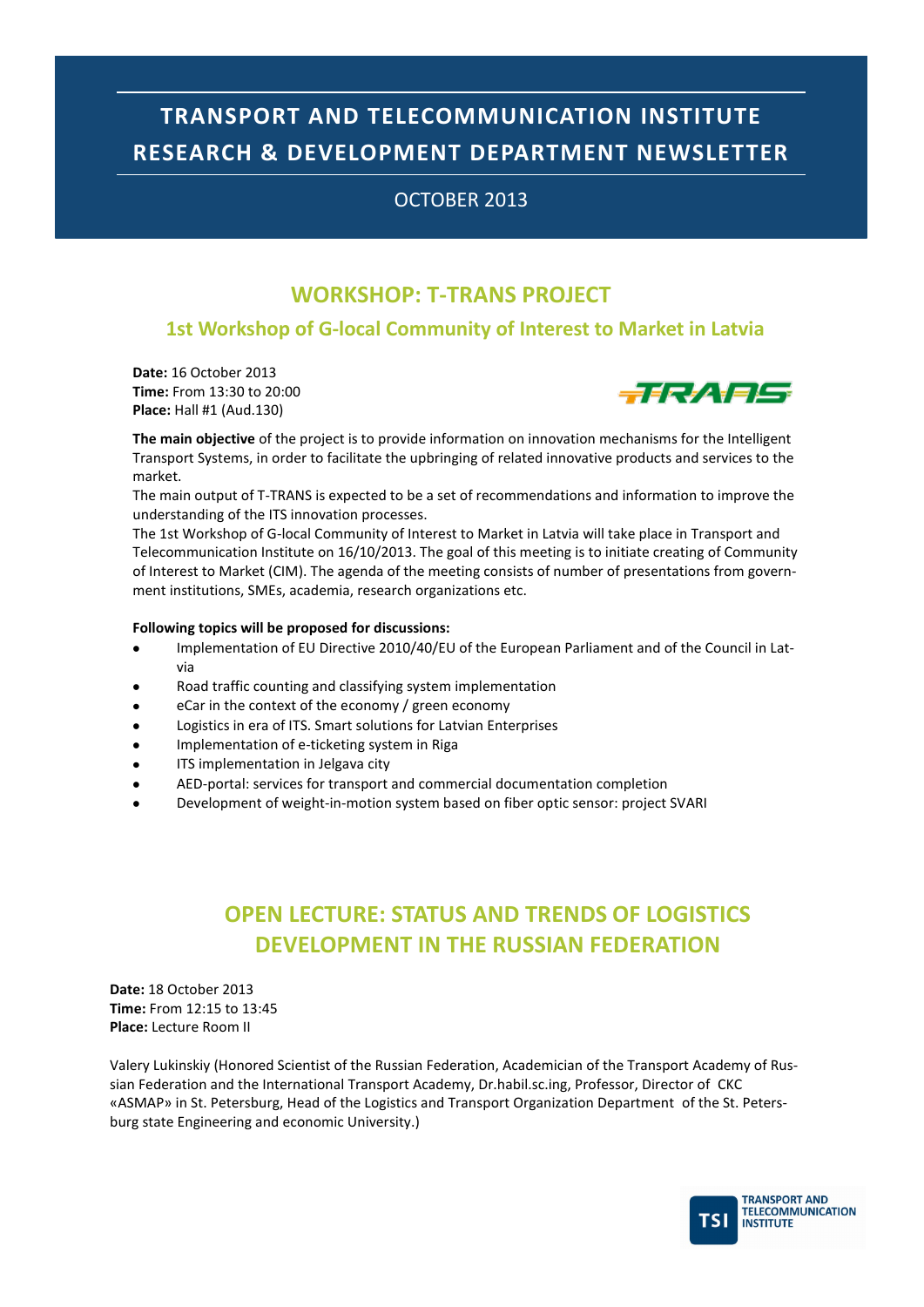### OCTOBER 2013

#### **PROGRAMME**

of the 13th International Conference

#### **"RELIABILITY AND STATISTICS IN TRANSPORTATION AND COMMUNICATION"**

| <b>Date</b> | <b>Time</b>     | Hall #1 (Aud. 130)                                                                                            | Hall #2 (Aud. 230)                                                     | Hall #3 (Aud. 100)                            |
|-------------|-----------------|---------------------------------------------------------------------------------------------------------------|------------------------------------------------------------------------|-----------------------------------------------|
| 16.10.2013  | $13:30 - 14:30$ | Registration of "1st Workshop of G-local Community of Interest to Market<br>in Latvia" participants (Hall #1) |                                                                        |                                               |
|             | $14:30 - 16:00$ | 1st Workshop of G-local Community of Interest to Market in Latvia                                             |                                                                        |                                               |
|             | $16:00 - 16:30$ | Coffee Break                                                                                                  |                                                                        |                                               |
|             | $16:30 - 18:00$ | 1st Workshop of G-local Community of Interest to Market in Latvia                                             |                                                                        |                                               |
|             | 18:30           | Welcome Party (Hall #1)                                                                                       |                                                                        |                                               |
| 17.10.2013  | $09:00 - 14:00$ | Registration of RelStat'13 Conference participants                                                            |                                                                        |                                               |
|             | $10:00 - 10:30$ | Opening Session (Hall #1)                                                                                     |                                                                        |                                               |
|             | $10:30 - 11:10$ | Plenary Session (Hall #1)                                                                                     |                                                                        |                                               |
|             | $11:15 - 11:30$ | Coffee Break                                                                                                  |                                                                        |                                               |
|             | $11:30 - 13:00$ | Plenary Session (Hall #1)                                                                                     |                                                                        |                                               |
|             | $13:00 - 14:00$ | Lunch                                                                                                         |                                                                        |                                               |
|             | $14:00 - 15:40$ | <b>Parallel Sessions</b>                                                                                      |                                                                        |                                               |
|             |                 | <b>Transport Systems</b>                                                                                      | <b>Statistic Methods and</b><br>their Applications                     | <b>Intelligent Transport Systems</b>          |
|             | $15:40 - 16:10$ | Coffee Break                                                                                                  |                                                                        |                                               |
|             | $16:10 - 18:30$ | <b>Parallel Sessions</b>                                                                                      |                                                                        |                                               |
|             |                 | <b>Transport Systems</b>                                                                                      | Reliability and Mainte-<br>nance                                       | <b>Invited Session</b>                        |
|             | 19:00           | Dinner (Restaurant "LIDO")                                                                                    |                                                                        |                                               |
| 18.10.2013  | $9:00 - 10:00$  | Tutor Lecture (Hall #1)                                                                                       |                                                                        |                                               |
|             | $10:00 - 11:40$ | <b>Parallel Sessions</b>                                                                                      |                                                                        |                                               |
|             |                 | Information Technolo-<br>gies for Transport and<br>Logistics                                                  | <b>Transport Systems</b>                                               | <b>Intelligent Transport Systems</b>          |
|             | $11:40 - 12:10$ | Coffee Break                                                                                                  |                                                                        |                                               |
|             | $12:10 - 14:00$ | <b>Parallel Sessions</b>                                                                                      |                                                                        |                                               |
|             |                 | Workshop<br>Project Polite                                                                                    | Transport and Logistics<br><b>System Modelling</b>                     | Intelligent Transport System<br>(Electronics) |
|             | $14:00 - 15:00$ | Lunch                                                                                                         |                                                                        |                                               |
|             | $15:00 - 17:00$ | <b>Parallel Sessions</b>                                                                                      |                                                                        |                                               |
|             |                 | <b>Transport and Business</b><br>Logistics                                                                    | Applications of Mathemati-<br>cal Methods to Logistics<br>and Business | Intelligent Transport System<br>(Electronics) |
| 19.10.2013  | $09:00 - 15:00$ | Social Programme: Excursion to Sigulda                                                                        |                                                                        |                                               |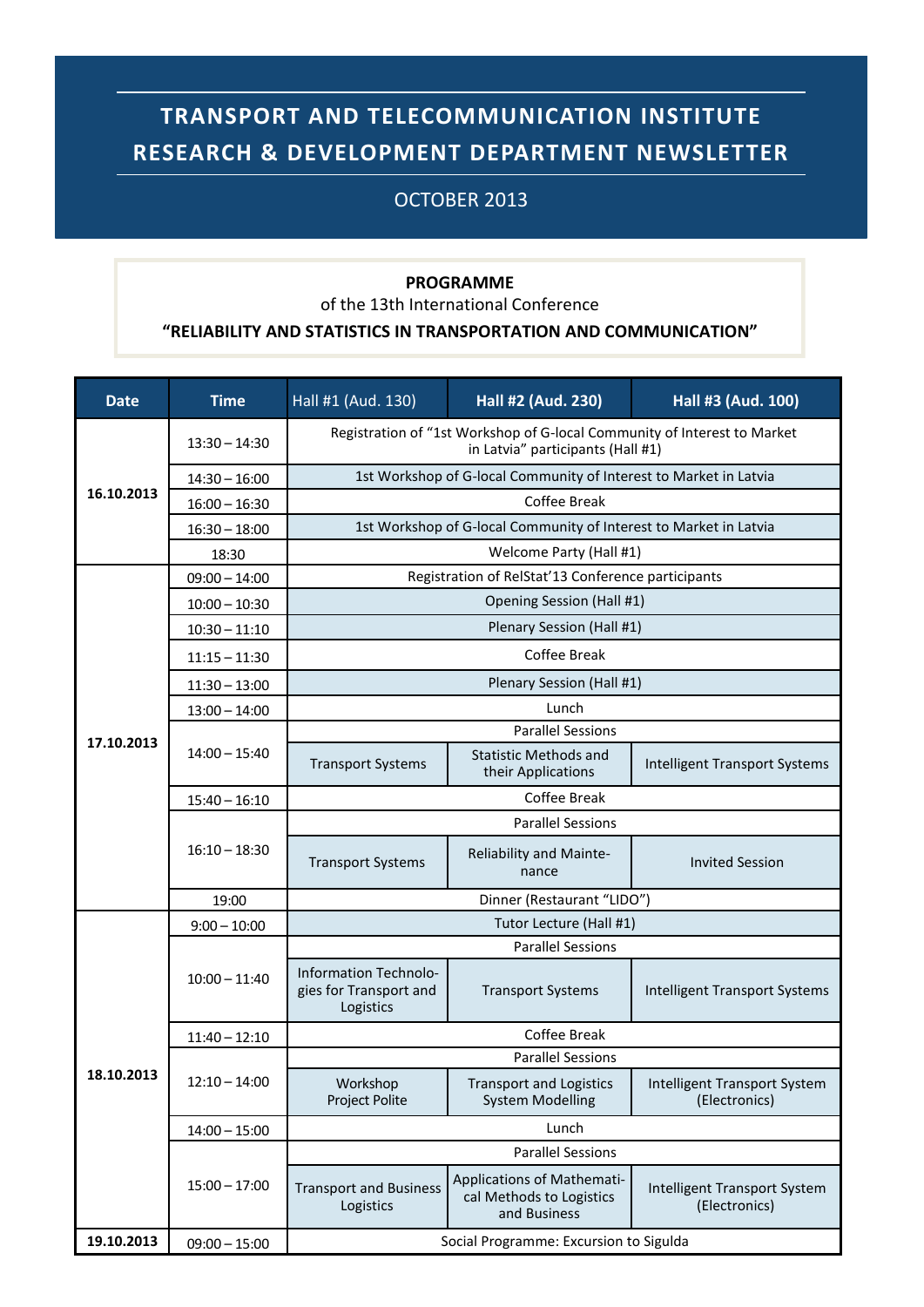## OCTOBER 2013

## **THE BALTIC-GERMAN UNIVERSITY LIAISON OFFICE ANNOUNCES THE PROJECT COMPETITION 2014**



At **September 25th, 2013 at 15:30** members of the research department held a workshop devoted to the possibility of submitting projects under the Baltic-German cooperation. Speakers Savrasov M. and Strode R. spoke about the specifics of the project application design for participation in the project.

**The Baltic-German University Liaison Office supports projects, which promote the scientific cooperation between Estonia, Latvia and Lithuania on the one hand and Germany on the other hand and as well the cooperation between the Baltic States.**

The project must improve the quality of higher education and the development of science in Estonia, Latvia or Lithuania and must strengthen scientific cooperation with Germany. Projects, in which all three Baltic States are involved, enjoy priority concerning the approval.

The projects can represent any scientific field and can be carried out in different forms, such as seminars and guest lectures, which are related to a specific field, research projects, conferences, publications.

The financial amount for the project implementation can be up to 5 000 EUR for one project

Deadlines for submitting project proposals:

**until 15.10.2013**: project implementation period between 1.01.2014 – 15.12.2014

**until 17.03.2014:** project implementation period between 1.07.2014 – 15.12.2014

For more information go to the:<http://www.hochschulkontor.lv/>or TTI research department (room 116, phone 67100586, e-mail: Strode.R@tsi.lv).

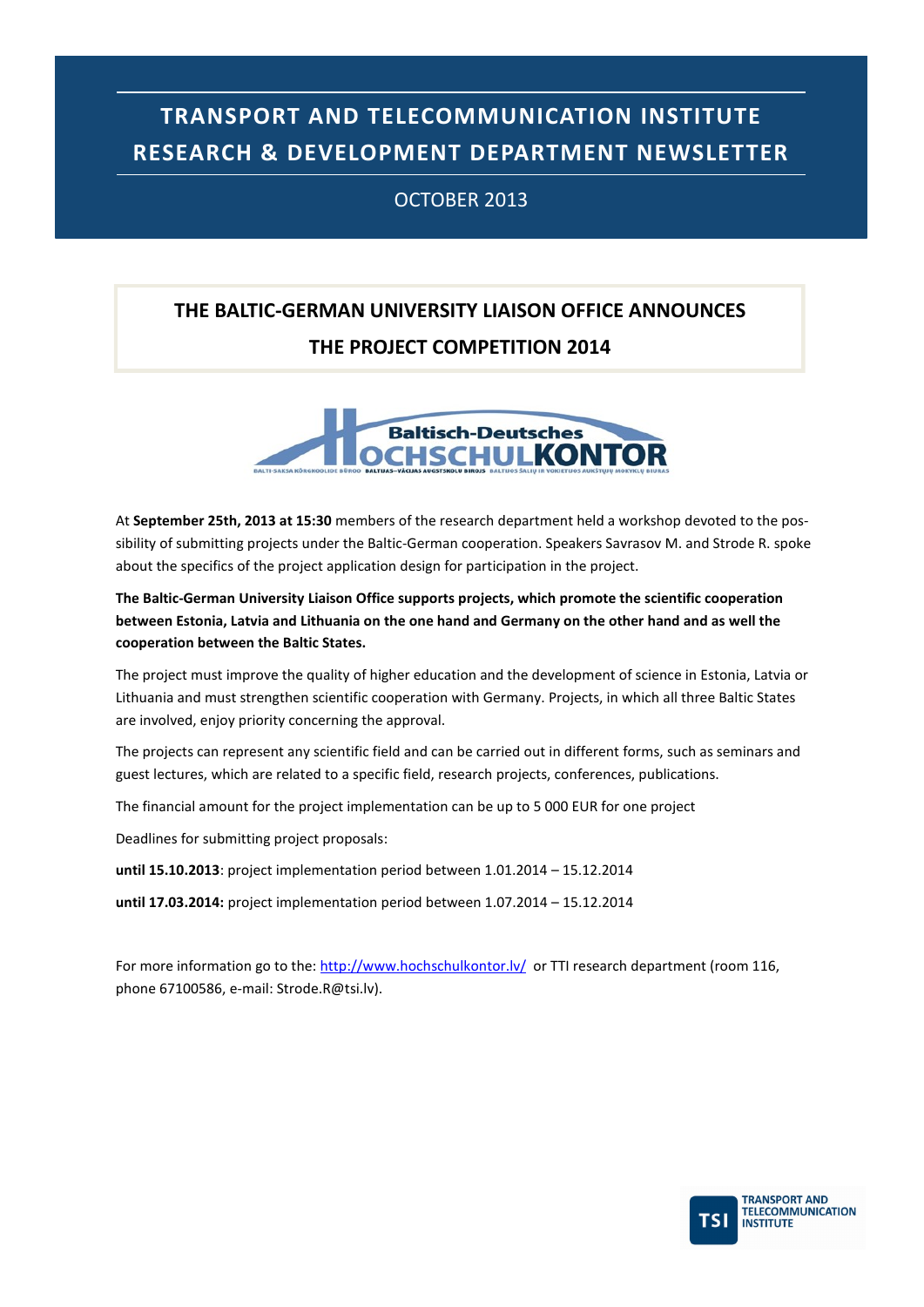## OCTOBER 2013

### **EUROPEAN RESEARCH COUNCIL**

## **SUPPORTING TOP RESEARCHERS FROM ANYWHERE IN THE WORLD**

The main goal of the European Research Council (ERC) is to encourage high quality research in Europe through competitive funding.

Funding schemes are open to top researchers of any nationality or age who wish to carry out their frontier research in the 28 EU Member States or associated countries. There are three ERC core funding schemes and one additional scheme:

 $\bigoplus$  de

**European Research Council** Established by the European Commission

ERC Starting Grants ERC Consolidator Grants ERC Advanced Grants ERC Proof of Concept

The next ERC Work Programme and calls for 2014 will be the first ones under the new EU Research Framework Programme "Horizon 2020"

For more information go to the: <http://erc.europa.eu/>

## **PHD STUDENTS AND YOUNG SCIENTISTS ARE INVITED TO APPLY FOR FUNDING FROM THE SWISS SCHOLARSHIP FUND**

**Till November 1, 2013** Latvian PhD students and young researchers can apply for funding from the Swiss Foundation Scholarship to develop the research of his doctoral or post-doctoral study in Switzerland.

Doctoral students may participate in the competition not earlier than one year after the Master's degree, but young scientists - not later than five years after gaining their phd.

Scholarship amount is determined by its type and the time spent in Switzerland.

Phd students may apply for scholarship from 6 to 24 months and young scientists - from 6 to 18 months. At the same time it is possible to include the experience exchange visit till five days for scientific supervisors.

Switzerland Scholarship Fund covers expenses for the phd student and young scientists related to their stay in Switzerland. While for the scientific supervisors are covered the costs of short-term visits, during which it will be possible for entire research team work together

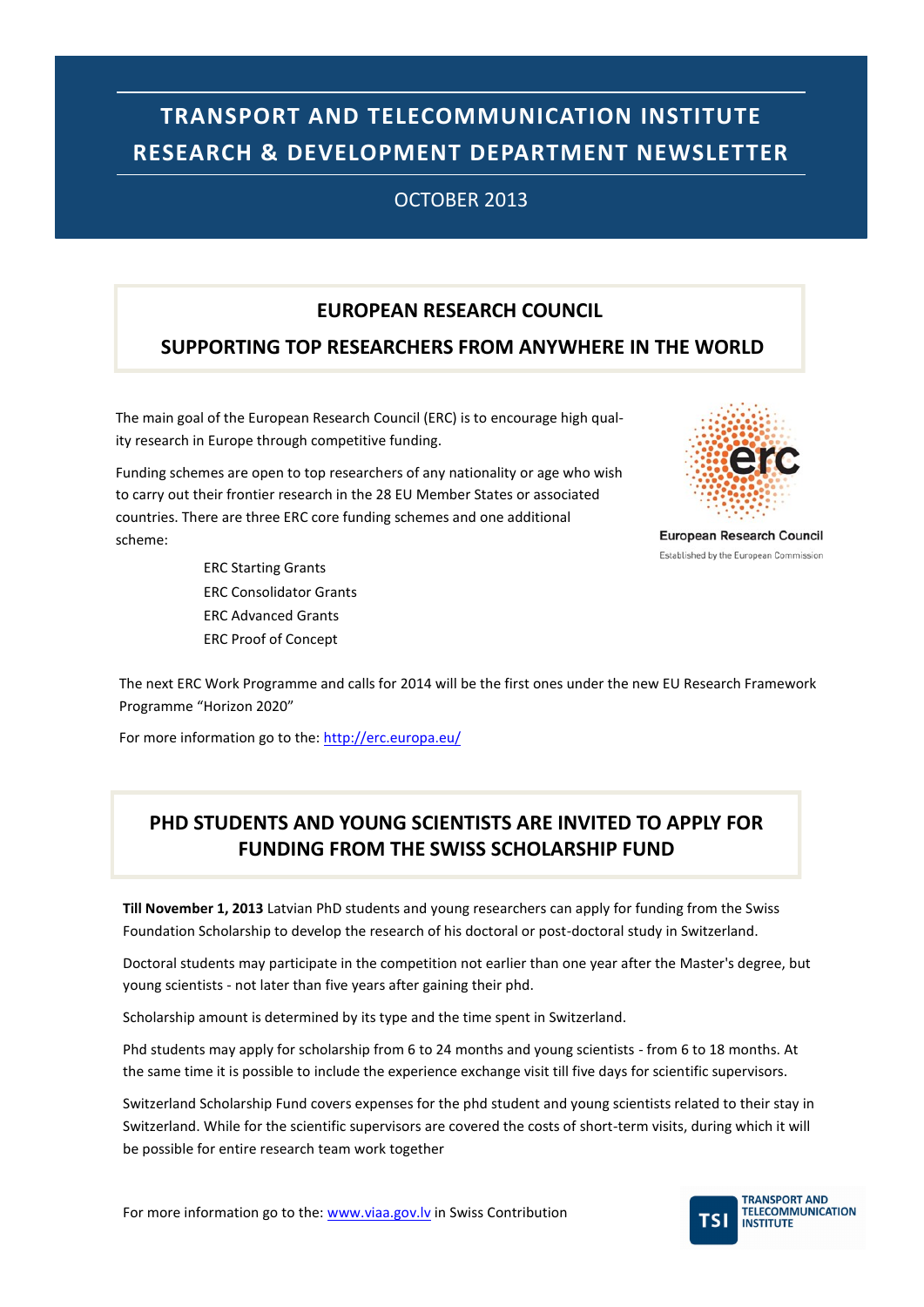## OCTOBER 2013

## **POSSIBILITY TO APPLY FOR THE BAFF PROFESSIONAL INTERNSHIP PROGRAM**

**Internship program provides an opportunity** for knowledgeable and ambitious university students and graduates to go to the United States in order to practice in one of the U.S. company. The place of practice will be individually selected for each program participant. Scholarship recipients receive up to \$30,000 for sixmonth or year-long internships in the U.S. **The scholarship includes:**

- Internship placement at an exciting U.S. company
- Round-trip airfare
- Travel health insurance
- U.S. Visa
- BAFF Orientation and Reception
- BAFF Enrichment Trip
- Monthly Stipend that covers:
	- Accommodation  $\ast$
	- Meals
	- Transportation to and from work  $\ast$
	- $\ast$ Extra pocket money

#### **Additional Benefits:**

- 24/7 Emergency Line
- Personalized support  $\bullet$

The most important criteria for selection of scholarship winners is their motivation and a clear vision of the future eligibility of the mission, academic and professional achievements, as well as English.

All participants of the Baltic - American Freedom Foundation program after completion of the program have to return to their home country for at least two years and use their knowledge, skills and experience for Latvian social, political and business environment development.

#### **Application deadline:** 2013 th on the 30th October

For more information go to the: [www.balticamericanfreedomfoundation.org](http://www.balticamericanfreedomfoundation.org)

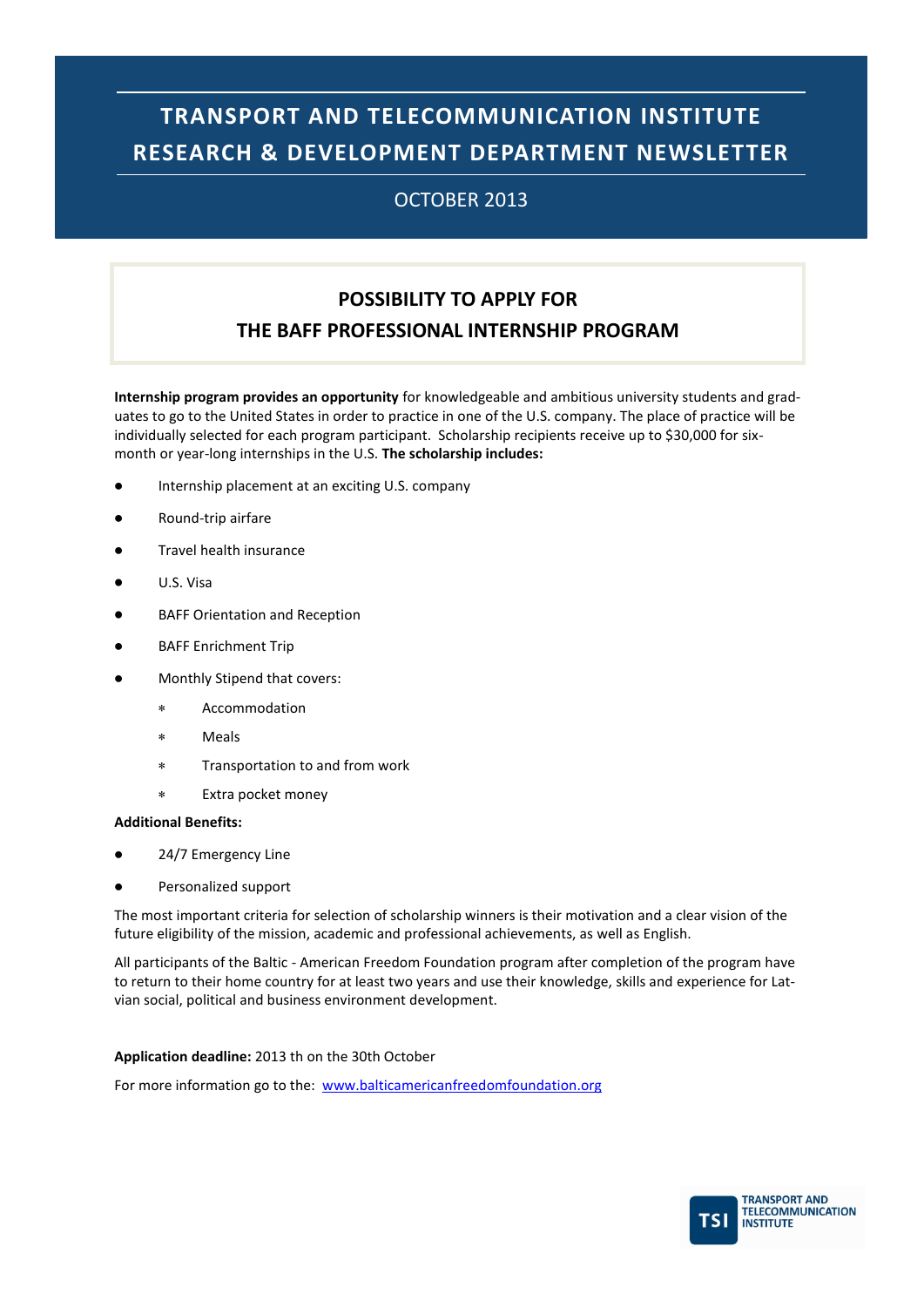## OCTOBER 2013

## **СЕМИНАРЫ ДОКТОРАНТОВ**

#### **Уважаемые коллеги,**

В октябре 2013 года в институте пройдут семинары наших соискателей докторской степени.

**24 октября в 16:00 в 710 ауд.** пройдет расширенное заседание кафедры 21, где с докладом о своей работе выступит Алла Меликян (рук. –профессор Мишнев Б.Ф).

**Тема промоционной работы:** "Исследование безопасности на железнодорожном транспорте с учетом климатических факторов".

**31 октября в 16:00 в 710 ауд.** Пройдет расширенной заседание кафедры 23, где с докладом о своей работе выступит Елена Ревзина (рук. - профессор А.Андронов).

**Тема промоционной работы:** "Стохастическое описание телекоммуникационных потоков в ITSсистемах".

## **ЛАТВИЙСКАЯ АКАДЕМИЯ НАУК. ОТКРЫТАЯ ЛЕКЦИЯ.**

#### **Уважаемые коллеги,**

Академия наук приглашает научных сотрудников, докторантов и студентов на открытую лекцию "Биология и медицина как информационные науки".

Лекция состоится 21 октября в 15:00 в Академии наук. (Rīgā, Akadēmijas laukumā 1, 3.stāvā).